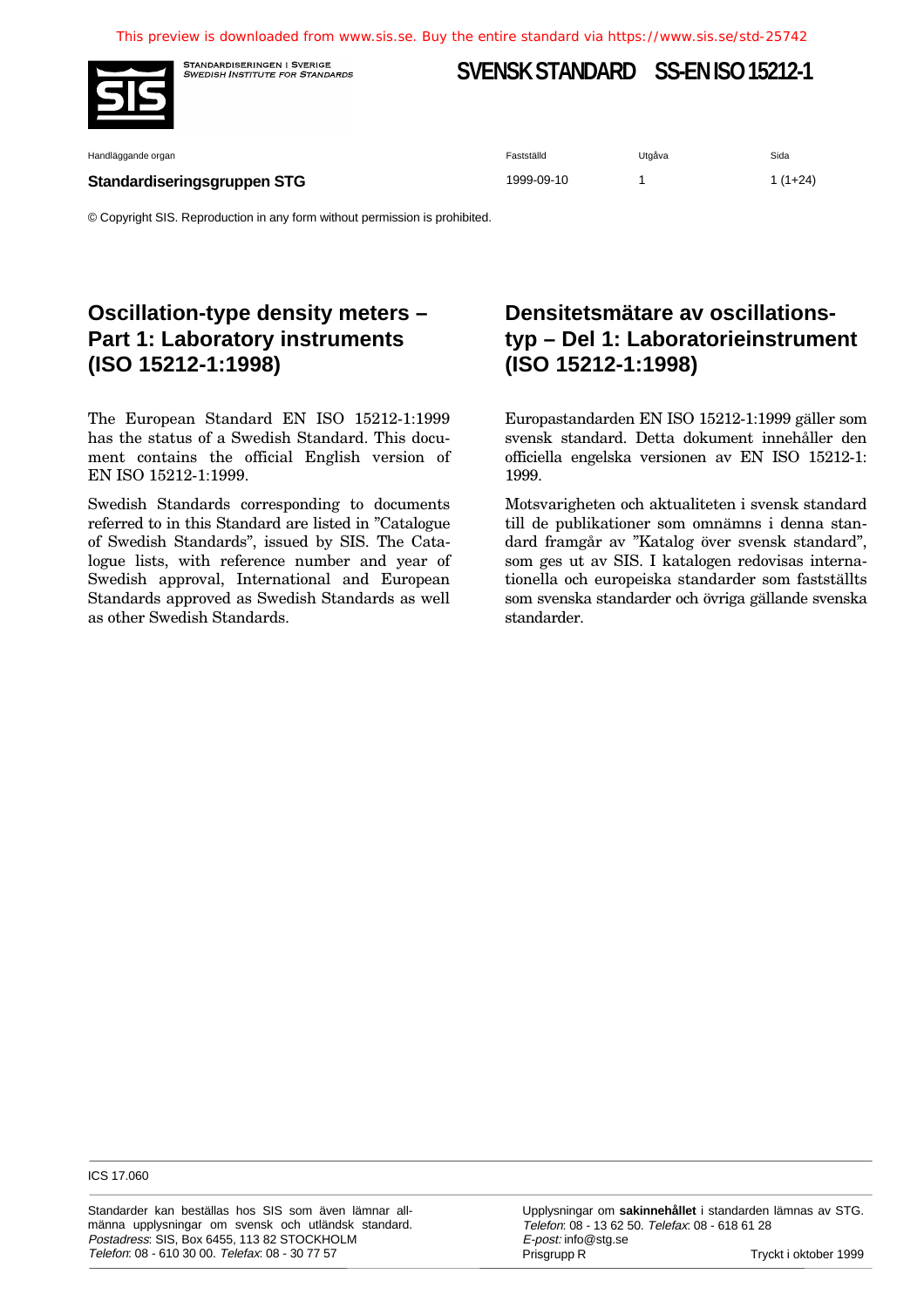This preview is downloaded from www.sis.se. Buy the entire standard via https://www.sis.se/std-25742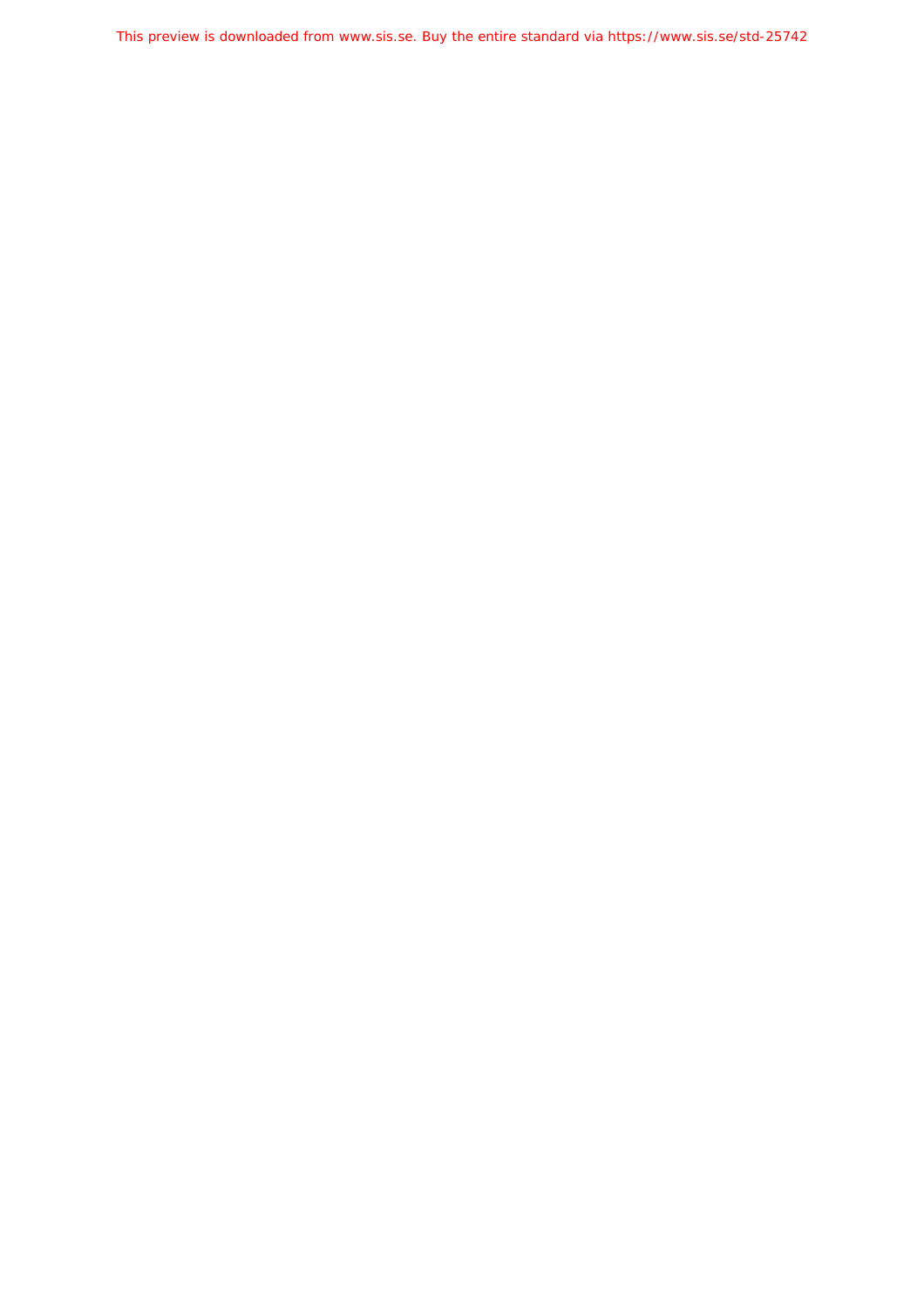# EUROPEAN STANDARD NORME EUROPÉENNE EUROPÄISCHE NORM

# **EN ISO 15212-1**

March 1999

ICS 17.060

English version

# Oscillation-type density meters - Part 1: Laboratory instruments (ISO 15212-1:1998)

Densimètres à oscillations - Partie 1: Instruments de laboratoire (ISO 15212-1:1998)

Dichtemeßgeräte nach dem Schwingerprinzip - Teil 1: Laborgeräte (ISO 15212-1:1998)

This European Standard was approved by CEN on 3 March 1999.

CEN members are bound to comply with the CEN/CENELEC Internal Regulations which stipulate the conditions for giving this European Standard the status of a national standard without any alteration. Up-to-date lists and bibliographical references concerning such national standards may be obtained on application to the Central Secretariat or to any CEN member.

This European Standard exists in three official versions (English, French, German). A version in any other language made by translation under the responsibility of a CEN member into its own language and notified to the Central Secretariat has the same status as the official versions.

CEN members are the national standards bodies of Austria, Belgium, Czech Republic, Denmark, Finland, France, Germany, Greece, Iceland, Ireland, Italy, Luxembourg, Netherlands, Norway, Portugal, Spain, Sweden, Switzerland and United Kingdom.



EUROPEAN COMMITTEE FOR STANDARDIZATION COMITÉ EUROPÉEN DE NORMALISATION EUROPÄISCHES KOMITEE FÜR NORMUNG

**Central Secretariat: rue de Stassart, 36 B-1050 Brussels**

© 1999 CEN All rights of exploitation in any form and by any means reserved worldwide for CEN national Members.

Ref. No. EN ISO 15212-1:1999 E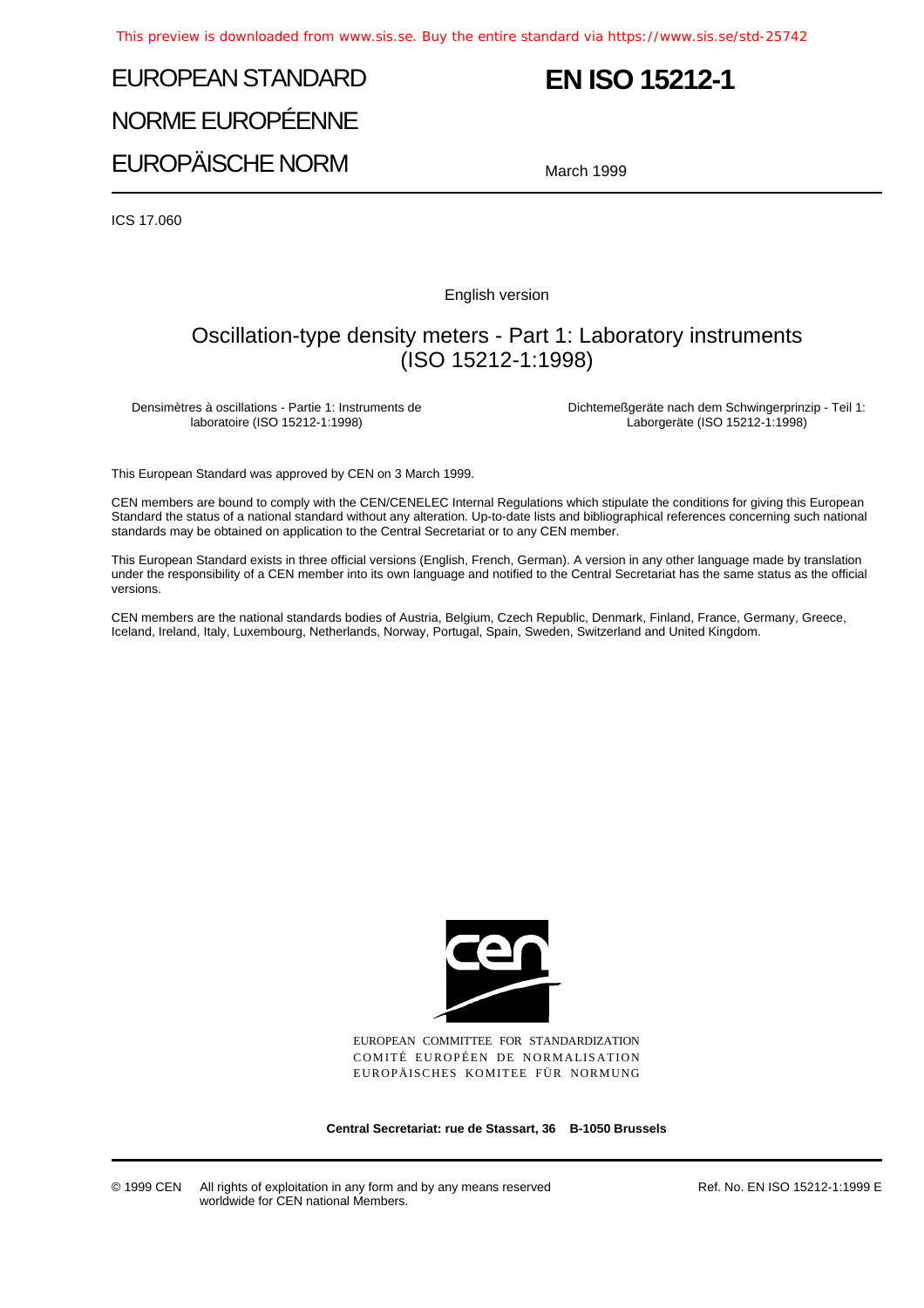Page 2 EN ISO 15212-1:1999

## **Contents**

|                                                                         | Page |  |
|-------------------------------------------------------------------------|------|--|
|                                                                         |      |  |
| 1                                                                       |      |  |
| $\overline{2}$                                                          |      |  |
| 3                                                                       |      |  |
| 4<br>4.1<br>4.2                                                         |      |  |
| 5<br>5.1<br>5.2                                                         |      |  |
| 6<br>6.1<br>6.2<br>6.3<br>6.4<br>6.5<br>6.6                             |      |  |
| 7                                                                       |      |  |
| 8<br>8.1<br>8.2<br>8.3<br>8.4                                           |      |  |
| 9                                                                       |      |  |
| 10                                                                      |      |  |
| 11                                                                      |      |  |
| Annex A (normative) Density and compressibility of pure water  15       |      |  |
|                                                                         |      |  |
|                                                                         |      |  |
| Annex ZA (normative) Normative references to international publications |      |  |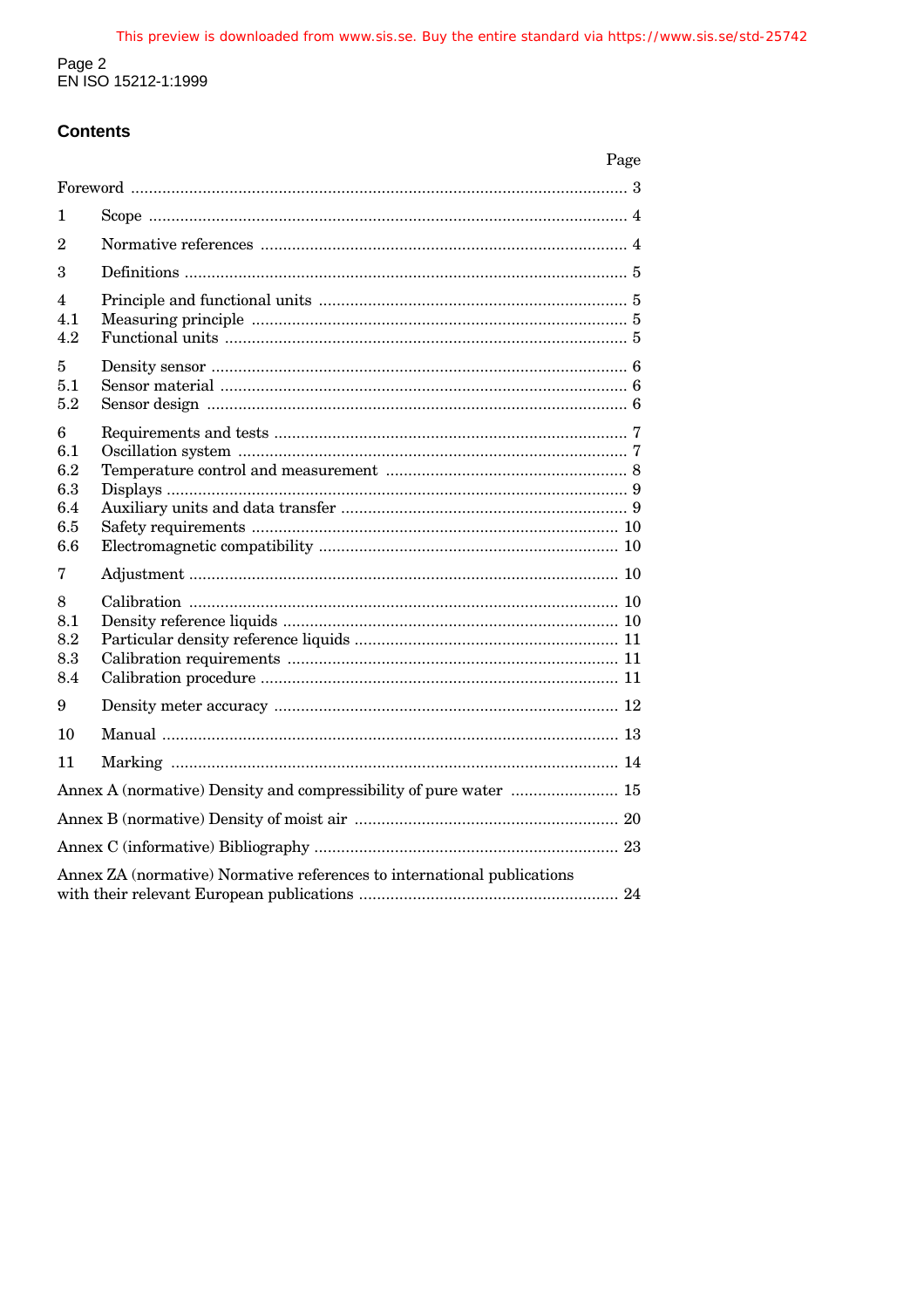### **Foreword**

The text of the International Standard from Technical Committee ISO/TC 48 "Laboratory glassware and related apparatus" of the International Organization for Standardization (ISO) has been taken over as an European Standard by Technical Committee CEN/TC 332 "Laboratory equipment", the secretariat of which is held by DIN.

This European Standard shall be given the status of a national standard, either by publication of an identical text or by endorsement, at the latest by September 1999, and conflicting national standards shall be withdrawn at the latest by September 1999.

According to the CEN/CENELEC Internal Regulations, the national standards organizations of the following countries are bound to implement this European Standard: Austria, Belgium, Czech Republic, Denmark, Finland, France, Germany, Greece, Iceland, Ireland, Italy, Luxembourg, Netherlands, Norway, Portugal, Spain, Sweden, Switzerland and the United Kingdom.

#### **Endorsement notice**

The text of the International Standard ISO 15212-1:1998 has been approved by CEN as a European Standard without any modification.

NOTE: Normative references to International Standards are listed in annex ZA (normative).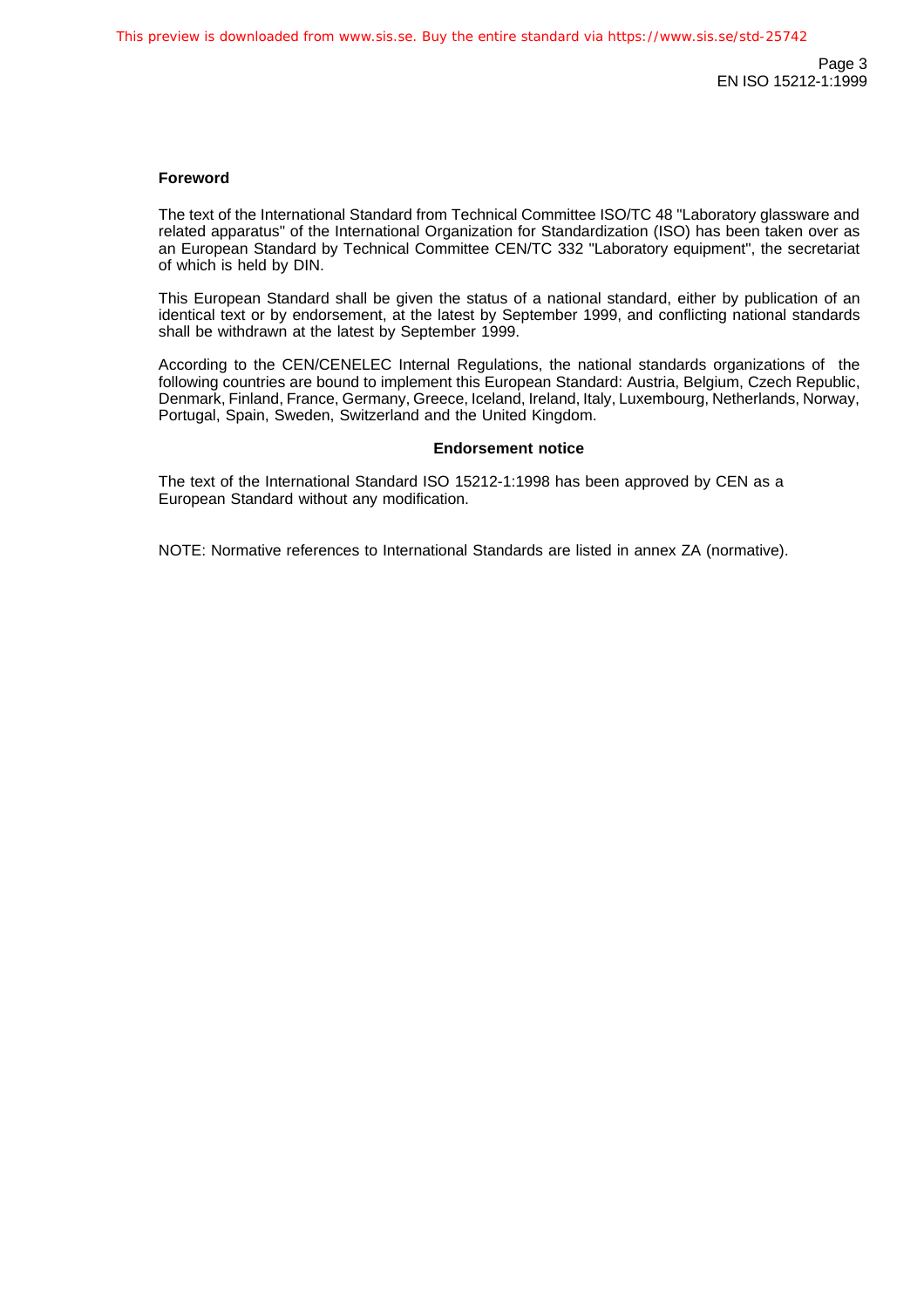Page 4 EN ISO 15212-1:1999

# **Oscillation-type density meters —**

**Part 1:** Laboratory instruments

## **1 Scope**

This part of ISO 15212 specifies metrological and other requirements for oscillation-type density meters which are used in laboratories for all kinds of homogeneous fluid samples. In addition, a method for adjustment and calibration of laboratory instruments is given. The instruments are either stand-alone units or part of more complex measuring equipment supplying additional test parameters of the sample.

This part of ISO 15212 does not describe the method of use of density meters for particular applications or products such as petroleum products or beverages. Such methods of use can be defined by relevant institutions such as ISO or responsible government agencies.

This part of ISO 15212 does not define an instrument specification for any particular application. For this information reference should be made to the relevant standard covering the method of use.

This part of ISO 15212 is addressed to manufacturers of density meters and to bodies testing and certifying the conformity of density meters. In addition, this part of ISO 15212 gives recommendations for adjustment and calibration of density meters by the user.

## **2 Normative references**

The following standards contain provisions which, through reference in this text, constitute provisions of this part of ISO 15212. At the time of publication, the editions indicated were valid. All standards are subject to revision, and parties to agreements based on this part of ISO 15212 are encouraged to investigate the possibility of applying the most recent editions of the standards indicated below. Members of IEC and ISO maintain registers of currently valid International Standards.

ISO 3585:1998, Borosilicate glass 3.3 — Properties.

ISO 3696:1987, Water for analytical laboratory use — Specification and test methods.

IEC 61010-1:1990, Safety requirements for electrical equipment for measurement, control and laboratory use — Part 1: General requirements.

IEC 61326-1:1997, Electrical equipment for measurement, control and laboratory use — EMC requirements — Part 1: General requirements.

IEC 61326-1:—1), Amendment 1.

<sup>1)</sup> To be published.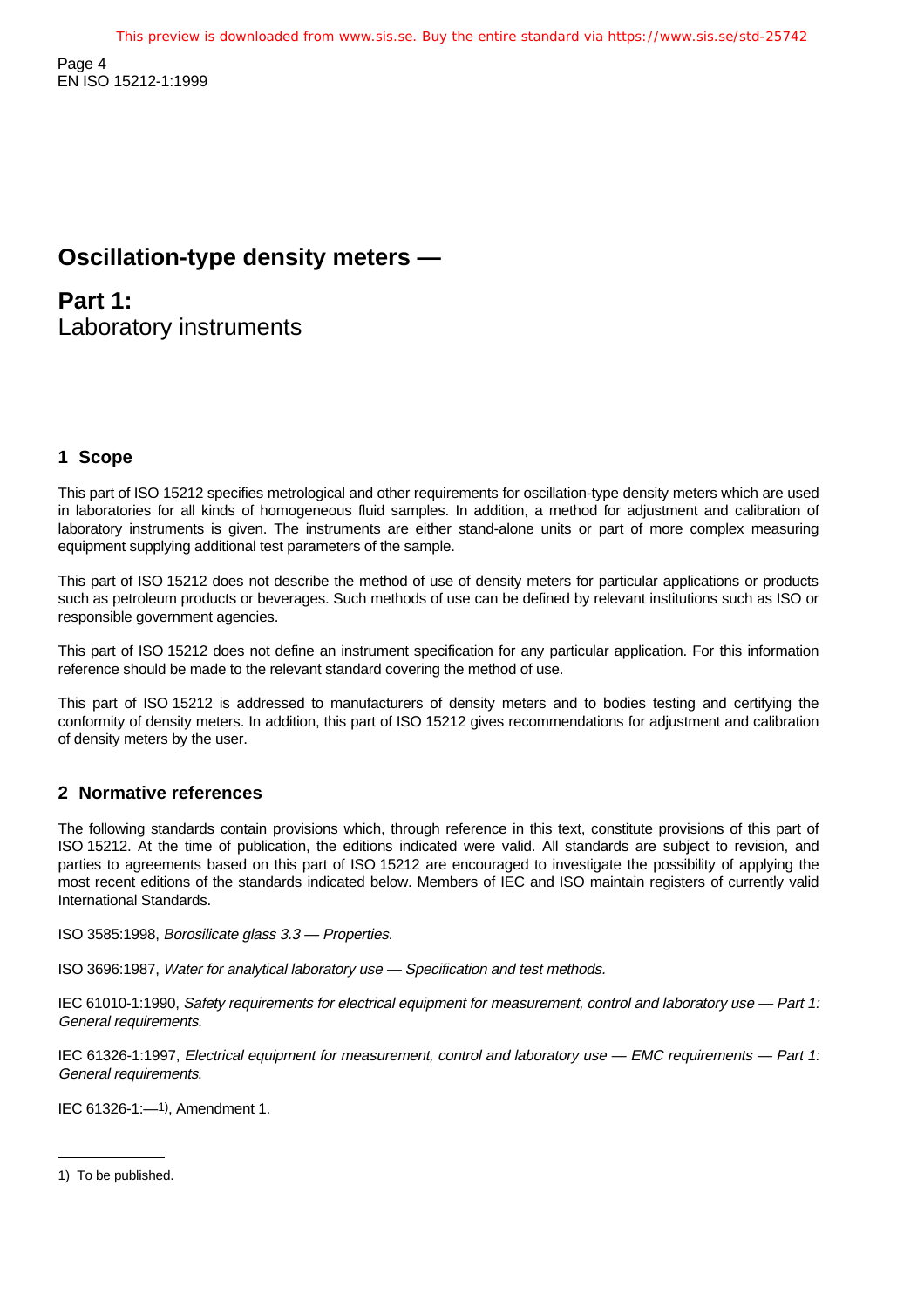Page 5 EN ISO 15212-1:1999

## **3 Definitions**

For the purposes of this part of ISO 15212, the following definitions apply.

NOTE The definitions and terms used are in agreement with the "International Vocabulary of Basic and General Terms in Metrology".

**3.1**

## **adjustment** (of a density meter)

operation of bringing the instrument to a state of performance suitable for its use, by setting or adjusting the density instrument constants

NOTE By adjustment, systematic measuring deviations are removed to an extent which is necessary for the provided application. Adjustment demands an intervention which permanently modifies the instrument.

## **3.2**

### **calibration** (of a density meter)

set of operations that establishes the relationship between the reference density of standards and the corresponding density reading of the instrument

NOTE By calibration, no intervention is made which permanently modifies, for example, the instrument constants set during the adjustment procedure.

## **3.3**

### **parasitic resonant points** (of a density meter)

those oscillation frequencies at which the natural frequency of the density sensor is affected by oscillations of the "counter mass", comprising the rest of the instrument

## **4 Principle and functional units**

## **4.1 Measuring principle**

The sensors used in density meters are electrically or mechanically induced oscillating systems, whose oscillation frequencies or periods are a function of the sample density. Depending on the sensor design, the sensor can either contain the fluid sample or be immersed in it. Instrument constants of the adjusted density meter are used to calculate the sample density from the oscillation frequency or oscillation period.

## **4.2 Functional units**

Oscillation-type density meters shall consist of the following functional units:

- a) a density sensor capable of either being filled with the sample or of being immersed in it;
- b) a device to excite and control sensor oscillation;
- c) a device to determine and display the density and the oscillation frequency or period;
- d) a device to determine and display the sample temperature for which the measured density is valid;
- e) a system to detect and display malfunctions and operator errors.

The functional units a) to c) are designated as the oscillation system. In addition, oscillation-type density meters can incorporate the following functional units:

- f) a unit for controlling the temperature of the sample and density sensor;
- g) sampling devices;
- h) sensor cleaning devices.

All functional units a) to h) can be integrated into a single instrument or can be separate units.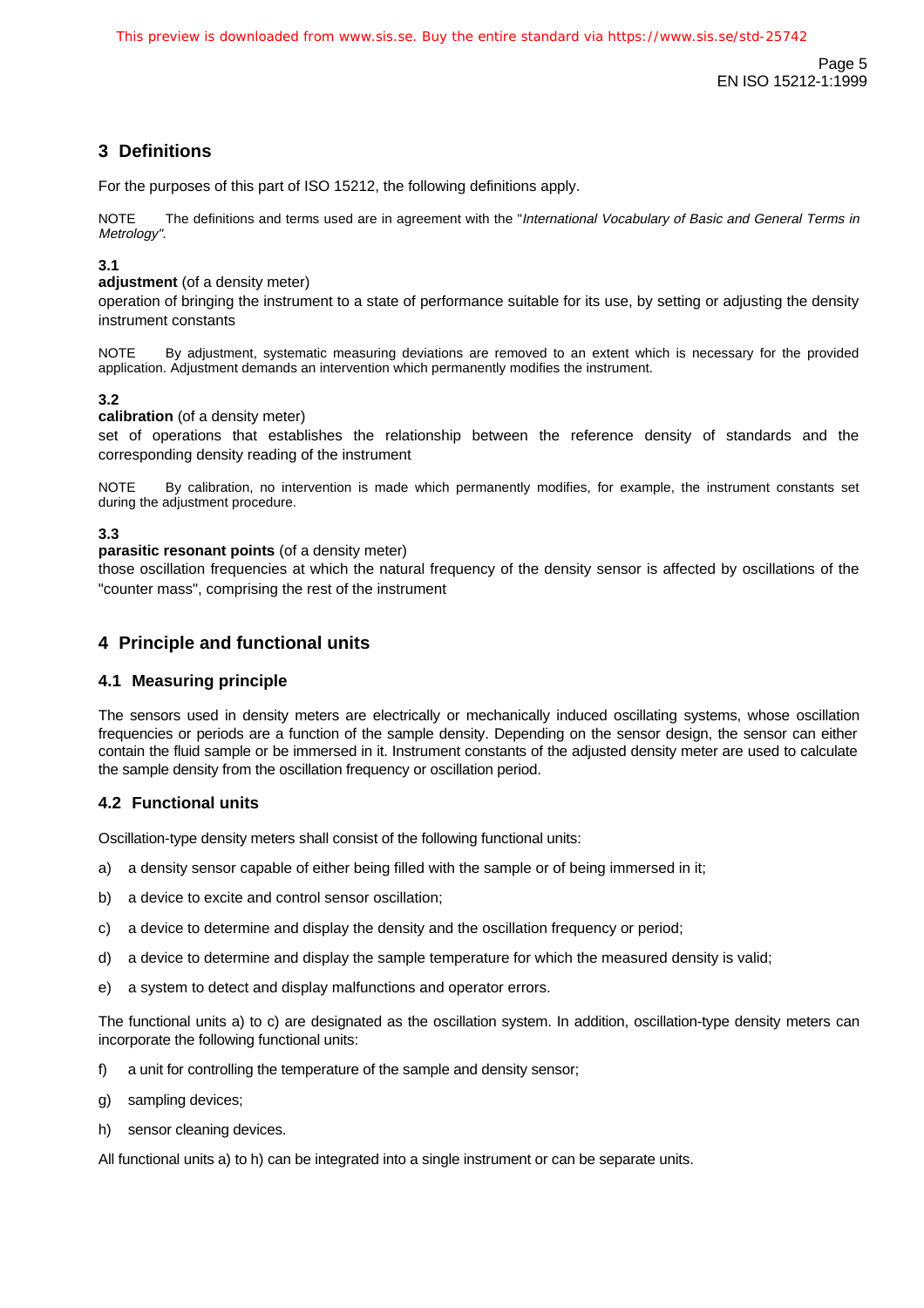

### **Figure 1 — Functional units of a density meter**

## **5 Density sensor**

## **5.1 Sensor material**

Density sensor materials can be, for example, borosilicate glass 3.3 in accordance with ISO 3585, metal, metal alloys or plastics. The material is considered to be suitable if it shows in resistance tables the highest class of resistance against the samples to be measured and the cleaning agents to be used in the density meter. Erosion as well as special forms of corrosion shall be considered in this respect. Where there is no literature or practical data available, the resistance of the sensor material should be tested as follows.

- a) Weigh a clean and dry test piece identical to the sensor material. The maximum permissible error of the balance shall not exceed 0,01 % of the test-piece mass.
- b) Immerse the test piece in the fluid to be measured with the sensor, under the intended measuring conditions, e.g. temperature and pressure.
- c) After 12 h remove, clean, dry and weigh the test piece.

The sensor material is considered to be resistant if the mass of the test piece is changed by the test procedure by less than  $\pm$  0,05 %.

## **5.2 Sensor design**

Density sensors can be designed as straight, U-formed or omega-formed tubes. Other designs are tuning-forks, cylinders, bells or membranes. All designs which conform to the functional principle in accordance with 4.1 can be constructed.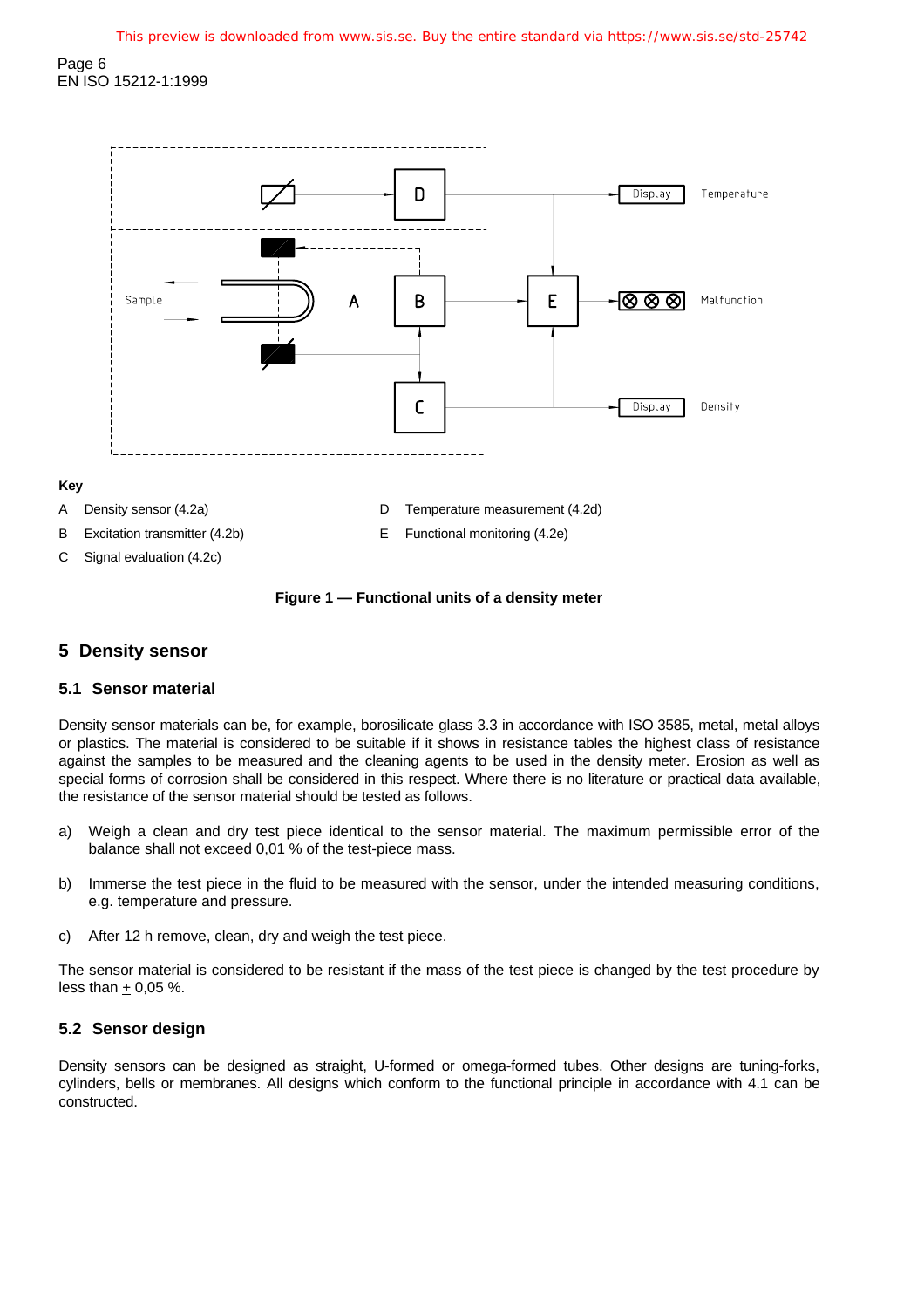Page 7 EN ISO 15212-1:1999

## **6 Requirements and tests**

All the tests of clause 6 are intended to be type tests.

## **6.1 Oscillation system**

### **6.1.1 Drift**

**6.1.1.1** Within 24 h, the drift of the displayed density  $\Delta p_{24}$  at a constant temperature of 20 °C shall not exceed 1 % of the maximum permissible error specified by the manufacturer of the instrument.

If the density meter is not designed for a measuring temperature of 20 °C, the drift at the mean measuring temperature of the density meter shall not exceed 5 % of the specified maximum permissible error.

**6.1.1.2** Switch on the instrument and allow the temperature to equilibrate for 24 h.

Adjust the instrument (see clause 7) in accordance with the manufacturer's instructions.

Fill the instrument three times and measure the density of water of Grade 2 in accordance with ISO 3696 at (20  $\pm$  0,1) °C. Record the mean value of the threefold measurement  $\rho_1$ .

Repeat the measurement (without a new adjustment) and repeat the mean value calculation  $\rho_2$  after a minimum of 10 days. The instrument and thermostating device shall be in operation during the whole test procedure.

To calculate the drift, use the following equation:

$$
\Delta \rho_{24} = \frac{\rho_2 - \rho_1}{\Delta t}
$$

where ∆*t* is the difference in days between the two threefold measurements.

If the density meter is not designed for a measuring temperature of 20  $^{\circ}$ C, testing shall be performed at the mean measuring temperature of the density meter.

### **6.1.2 Effect of sample viscosity**

**6.1.2.1** The oscillation system shall be constructed in such a way that the maximum permissible errors conform to the requirements of clause 9 when measuring samples of different viscosities and, where appropriate, with different sound velocities.

**6.1.2.2** Use Newtonian liquids of known densities and viscosities as well as, where appropriate, known densities and sound velocities which suit the intended application of the density meter. The liquids shall be non-corrosive to the materials of the density sensor. Testing shall be performed in accordance with clause 9.

#### **6.1.3 Deviation between sample and sensor temperatures**

**6.1.3.1** The oscillation system shall be constructed and built in such a way that the deviation between sample temperature and sensor temperature at the moment of display of the result does not exceed the values given in 6.2.

**6.1.3.2** Check the displayed density of the instrument over a defined time period. For this

- switch on the instrument and set the measurement temperature to 20  $^{\circ}$ C;
- attemperate the instrument for 24 h;
- precondition to 30 °C a reference liquid with high thermal density dependency;
- fill the density sensor with the preconditioned reference liquid.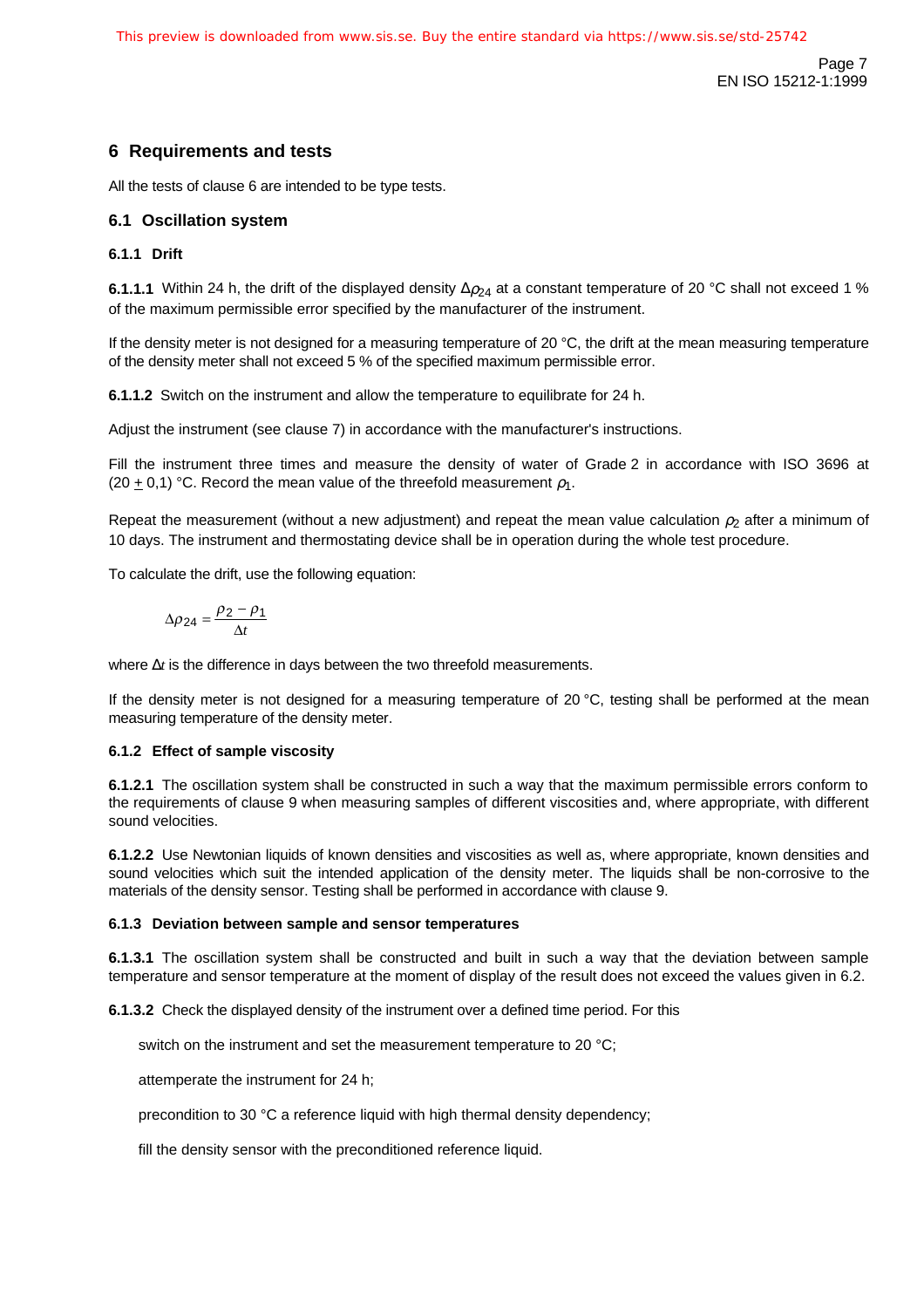Page 8 EN ISO 15212-1:1999

The first density value displayed by the instrument as valid or read from the instrument after a time period specified by the manufacturer is compared with the density value displayed after 10 min. The difference between the two values shall not exceed 20 % of the maximum permissible error specified for the density meter by the manufacturer.

NOTE Bromobenzene or n-nonane are suitable examples of reference liquids for this test.

#### **Warning: Bromobenzene is a hazardous substance and may not be permitted under Safety Regulations.**

If the density meter is not designed for a measuring temperature of 20  $^{\circ}$ C, testing shall be performed at the mean measuring temperature of the density meter.

#### **6.1.4 Effect of oscillations**

**6.1.4.1** Measurement deviations arising from the effect of oscillations of instrument parts on the density sensor shall not exceed 20 % of the maximum permissible error, specified for the density meter by the manufacturer, over the whole measuring range.

**6.1.4.2** Examine the oscillatory characteristics of the built-in density sensor provided by the manufacturer. This test may not show, over the whole density measurement range, any parasitic resonant points (see 3.3) whose effects exceed 20 % of the maximum permissible error specified for the density meter by the manufacturer.

### **6.2 Temperature control and measurement**

#### **6.2.1 Requirement**

The temperature sensor shall be built-in or a separate temperature unit shall be fitted in such a way that good thermal contact with the sample is guaranteed. The deviation between the displayed and actual sample temperatures shall not be greater than the maximum permissible error of the density meter multiplied by the factor 0,2 °C⋅kg-1⋅m<sup>3</sup>.

NOTE For the definition of this factor, an extreme thermal density deviation of 2.4 kg·m<sup>-3</sup>·K<sup>-1</sup> has been assumed.

If the application range of the density meter is limited to aqueous samples and water-containing mixtures, the factor to be multiplied by the maximum permissible error can be increased to 0,5  $^{\circ}$ C⋅kg-1⋅m<sup>3</sup>.

#### **6.2.2 Test conditions**

The measurement of the temperature deviation between displayed and actual sample temperatures shall be performed by direct temperature measurement inside the density sensor or by indirect measurement.

The indirect test shall be performed by adjustment of the instrument (see clause 7), followed by calibration (see 8.4) of the density meter with two reference liquids, specially selected for this test (see 8.2), at the following test temperatures:

at 20 °C;

at a temperature near the lower limit of the temperature measurement range of the density meter; and

at a temperature near the upper limit of the temperature measurement range.

If the density meter is not designed for the measurement temperature of 20 °C, the test shall be performed at the mean measurement temperature of the instrument.

The density values of the reference liquids, selected for this test (see 8.2), shall not exceed a density difference of 300 kg $\cdot$ m<sup>-3</sup>; the reference liquids shall have a different thermal density dependency d $\rho$ /d $\theta$ .

### **6.2.3 Test procedure**

Clean the density sensor and switch on the instrument according to the manufacturer's instructions.

Attemperate the sensor at  $(20 \pm 0.1)$  °C for 24 h.